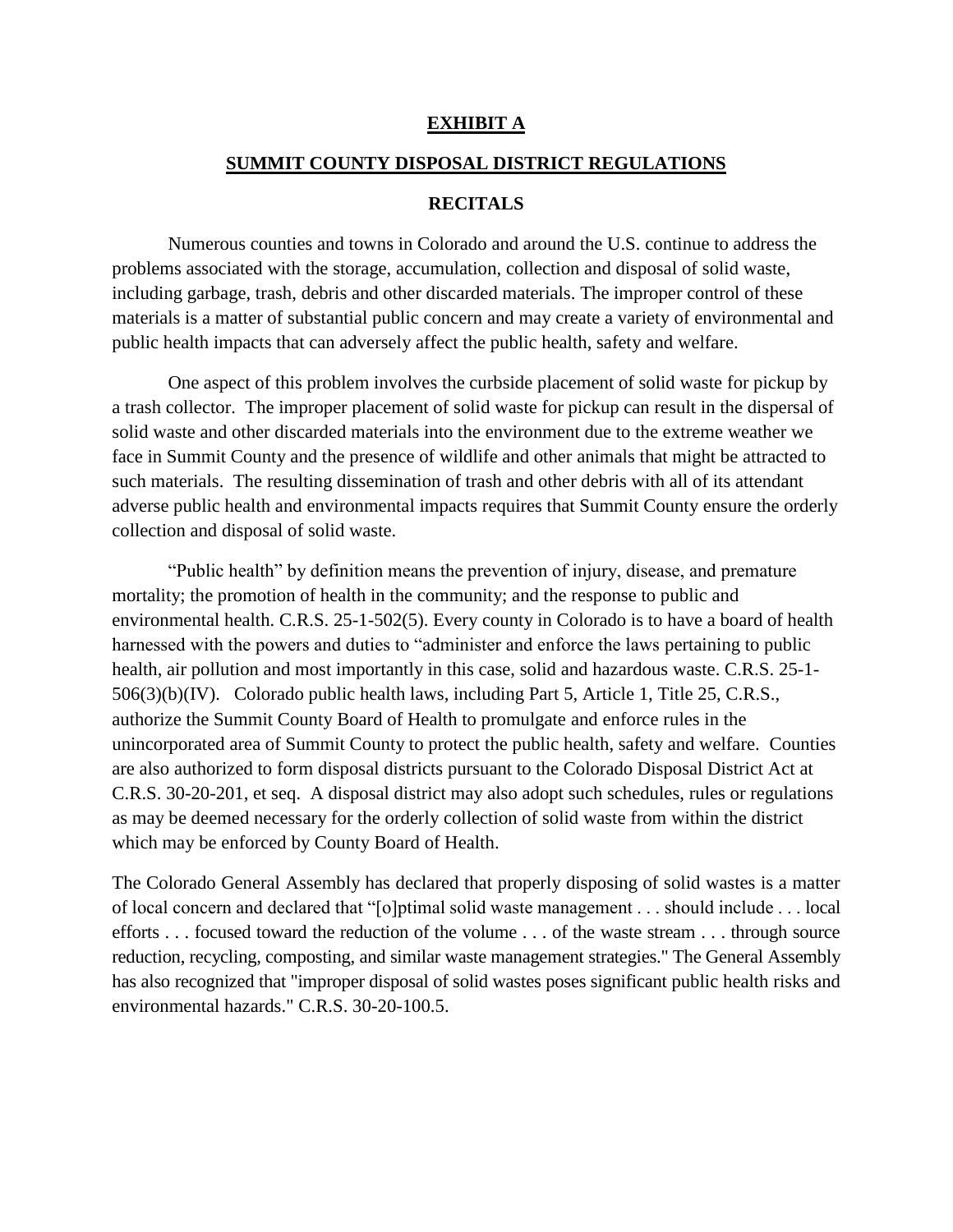The Center for Disease Control and Prevention has stated that controlling waste is an important part of public health and safety. Waste that is improperly managed can create conditions that may have severe adverse effects on public health and the environment. Key elements in controlling infectious wastes include proper storage, collection, transportation and disposal of waste.

To address the issues of improper solid waste storage, collection and disposal, the Summit County Disposal District hereby adopts the following regulations regarding the disposal of trash within the Disposal District.

## **REGULATIONS**

# **GARBAGE RECEPTACLES; PLACEMENT OF RECEPTACLES AT CURBSIDE**

I. Definitions. For the purpose of these regulations, the following terms will have the following meanings:

A. Solid Waste

The term "solid waste" as used herein shall refer to all putrescible and non-putrescible solid wastes discarded from any source including recyclable materials. The term "solid waste" shall exclude liquid wastes, sewage, sewage sludge, septic tank or cesspool pumpings; sand, asphalt, concrete, gravel, rock, dirt or other segregated construction materials to be used or reused in any construction project; timber, wood chips or vegetative matter hauled from the property where it is cut; agricultural wastes, solid or dissolved materials in irrigation return flows; industrial discharges which are point sources subject to licenses under the provisions of the Colorado Water Quality Control Act; materials handled at facilities licensed pursuant to the provisions on radiation control in Article 11 of Title 25, C.R.S.; waste material under the jurisdiction of and regulated by the Mined Land Reclamation Board except such non-hazardous wastes as may be deposited at a commercial solid waste facility; exploration and production waste as defined in Section 34-60-103(4.5), C.R.S., except such non-hazardous wastes as may be deposited at a commercial solid waste facility; excluded scrap metal that is being recycled; shredded circuit boards that are being recycled; discarded or abandoned vehicles or parts thereof; residential appliances; materials used as fertilizers or for other productive purposes; household hazardous wastes; and hazardous materials as defined in the rules and regulations adopted by the Hazardous Materials Transportation Act of 1987.

B. Recyclable Material

Solid Waste from any residential, commercial, or other source that is collected separately for the purpose of such material being re-processed into new or different products or packaging materials, provided that such materials have been designated as Summit County